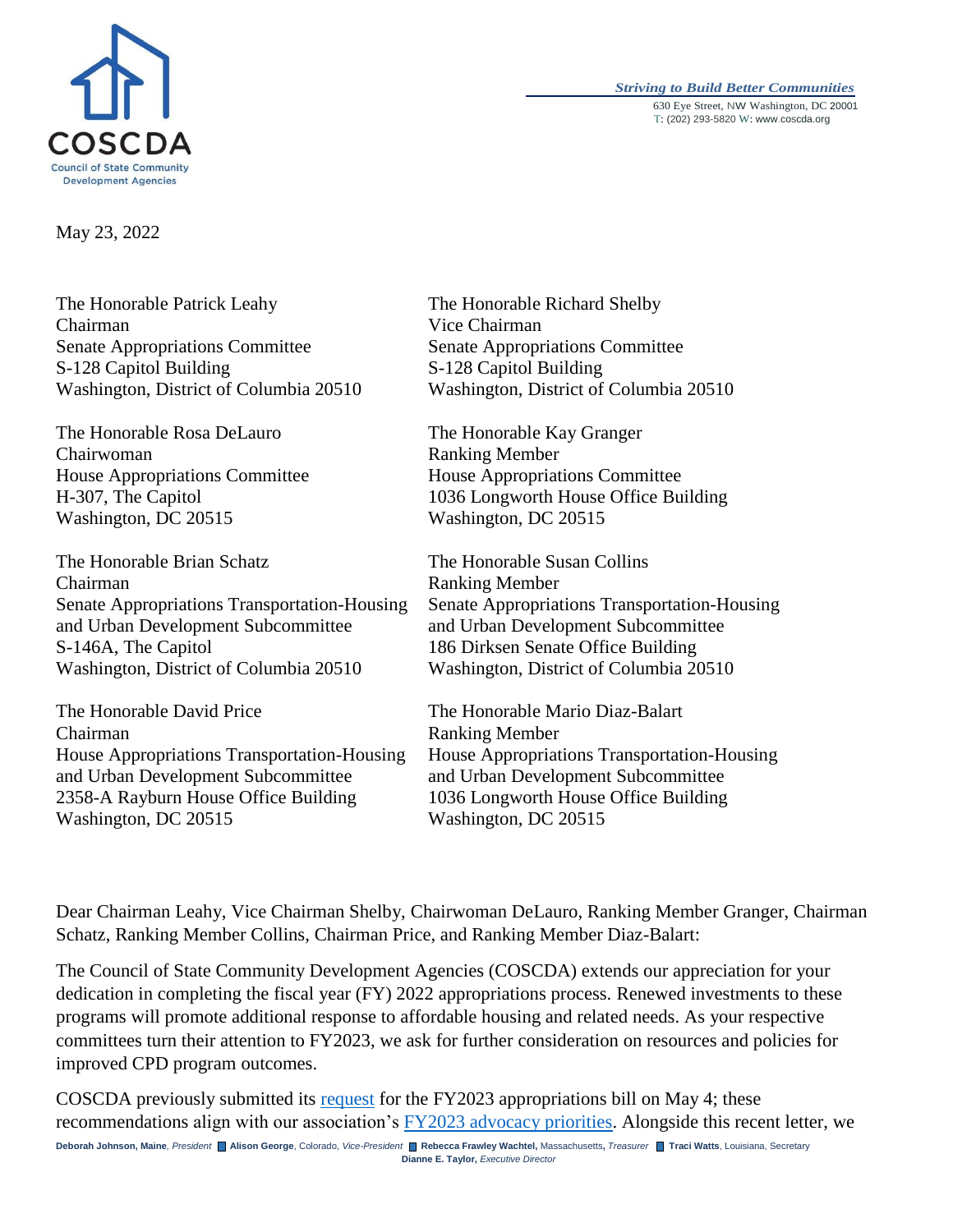provide the following draft legislative text accompanying each individual recommendation per program. Proposed text is *italicized*.

# **HUD-CPD Salaries and Expenses**

COSCDA recommends no less than \$154 million for HUD - Office of Community Planning and Development (HUD-CPD) salaries and expenses (S&Es).

## PROGRAM OFFICES

For necessary salaries and expenses for Program Offices, to remain available until September 30, 2024: Provided, That of the sums appropriated under this heading—

*\$154,000,000 shall be available for the Office of Community Planning and Development;* et al.

## **Community Development Fund**

COSCDA urges at least \$4.2 billion for CDBG formula grants in FY2023. Further, we recommend the following programmatic updates:

- 1. An increase to the state CDBG administrative cap from three percent (3%) to six percent (6%) to better promote capacity and technical assistance
- 2. Raising the administrative match threshold from \$100,000 to \$500,000 (specific to states entitlements are not required to match administrative costs)
- 3. An increase to the public services cap from 15 to 20% and exempting the cap on fair housing activities
- 4. Remove the requirement to facilitate housing construction through a development organization and as a part of a specific plan or project; additionally, waiver authority is suggested for HUD to accommodate new construction of housing through CDBG.

# COMMUNITY DEVELOPMENT FUND

For assistance to States and units of general local government, and other entities, for economic and community development activities, and other purposes, \$\_\_\_\_\_\_\_, to remain available until *September 30, 2026*, unless otherwise specified: Provided, That of the total amount provided under this heading, *\$4,200,000,000 is for carrying out the community development block grant program under title I of the Housing and Community Development Act of 1974, as amended (42 U.S.C. 5301 et seq.) (in this heading ''the Act'')*: Provided further, That unless explicitly provided for under this heading, not to exceed 20 percent of any grant made with funds made available under this heading shall be expended for planning and management development and administration: *Provided further, up to 6 percent of funds shall be available to states for administrative and technical assistance activities per Section 106(d)(6) of the Act (42 U.S.C. 5306(d)(6)); Provided further, match requirements under Section 106(d)(3)(A) of the Act shall be required only for expenses above* \$500,000 (42 *U.S.C. 5306(d)(3)(A)): Provided further, for Section 105(a)(8) of the Act (42 U.S.C. 5305(a)(8)) not more than 20 percent of the amount of any assistance to a unit of general local government (or in the case of non-entitled communities not more than 20 percent Statewide) under this title including program income may be used for activities, excluding fair housing activities, under this paragraph; except that, for any unit of general local government previously provided a maximum limitation on use of grant funds for public services that exceeds 20*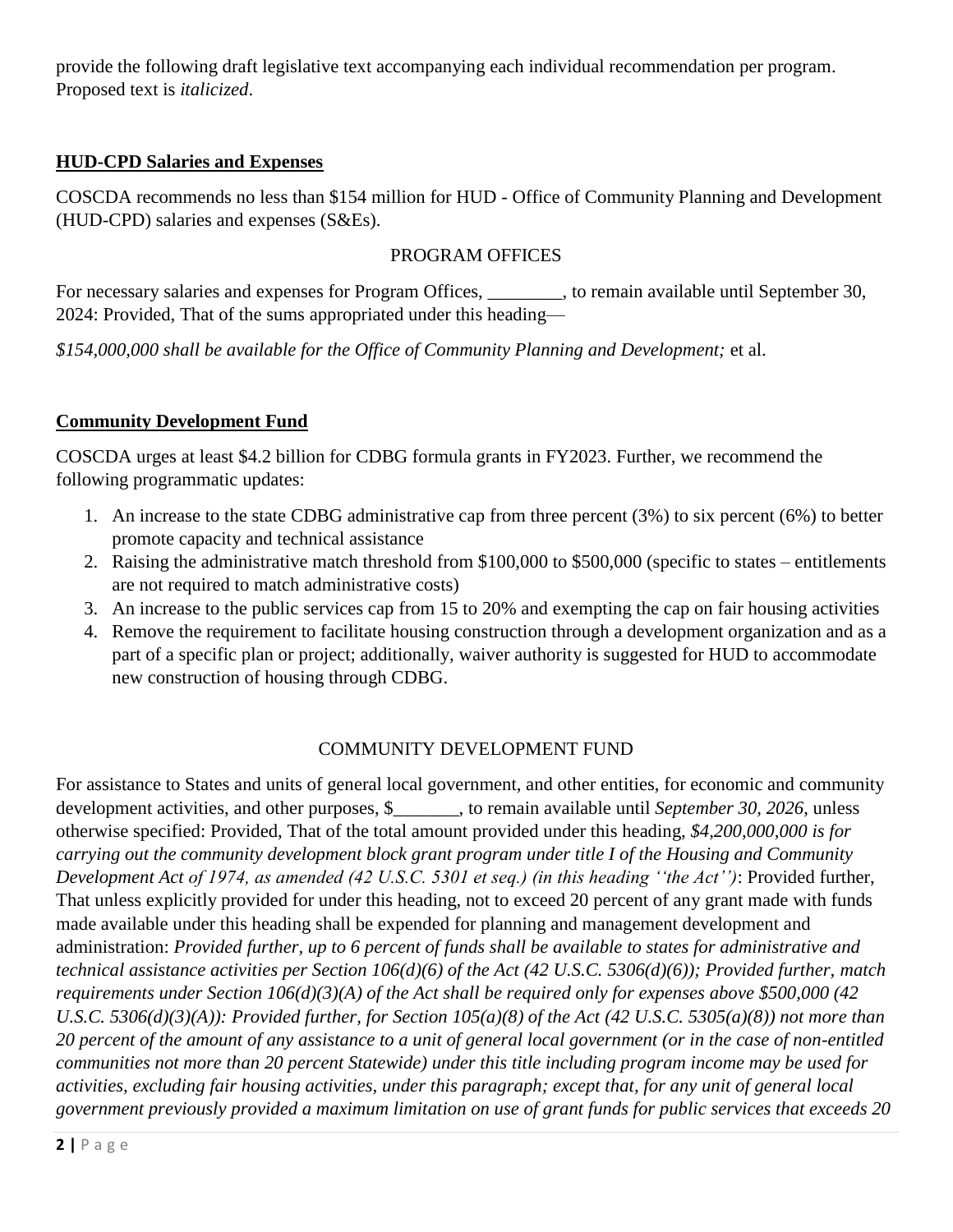*percent, such limitation shall continue to apply, excluding fair housing activities: Provide further, for Section*   $105(a)(15)$  of the Act (42 U.S.C. 5305(a)(15)), requirements for facilitating this activity through development*based organizations, neighborhood revitalization, community economic development, or energy conservation project shall not apply:* et al.

# **HOME Investment Partnerships**

COSCDA recommends \$2.5 billion for HOME formula grants in FY2023. Additionally, we request the following waivers and flexibilities:

- 1) Removal of the 24-month commitment deadline (included in the FY22 appropriations law)
- 2) Following the deadline to use set-aside funds, grantees may recapture any unspent funds designated to CHDOs for use in the HOME Investment Trust Fund (included in the FY22 appropriations law)
- 3) An increase to the administrative cap from 10% to 15%
- 4) An increase to the operating assistance cap from 5% to 10% for Community Housing Development Organizations (CHDOs) & broadening to include other non-profits

## HOME INVESTMENT PARTNERSHIPS PROGRAM

For the HOME Investment Partnerships program, as authorized under title II of the Cranston-Gonzalez National Affordable Housing Act, as amended (42 U.S.C. 12721 et seq.), *\$2,500,000,000*, to remain available until *September 30, 2026*: *Provided, up to 15 percent of funds shall be available to participating jurisdictions for administrative and planning costs per Section 212(c) of the Act (42 U.S.C. 12741(c)): Provided further, up to 10 percent of funds shall be available for operating assistance to Community Housing Development Organizations and other non-profit organizations;* Provided further, That notwithstanding section 231(b) of such Act (42 U.S.C. 12771(b)), all unobligated balances remaining from amounts recaptured pursuant to such section that remain available until expended shall be combined with amounts made available under this heading and allocated in accordance with the formula under section  $217(b)(1)(A)$  of such Act (42 U.S.C.  $12747(b)(1)(A)$ : Provided further, That the Department shall notify grantees of their formula allocations within 60 days after enactment of this Act: *Provided further, That section 218(g) of such Act (42 U.S.C. 12748(g)) shall not apply with respect to the right of a jurisdiction to draw funds from its HOME Investment Trust Fund that otherwise expired or would expire in any calendar year from 2017 through 2025 under that section: Provided further, That section 231(b) of such Act (42 U.S.C. 12771(b)) shall not apply to any uninvested funds that otherwise were deducted or would be deducted from the line of credit in the participating jurisdiction's HOME Investment Trust Fund in any calendar year from 2019 through 2025 under that section.*

## **Homeless Assistance Grants**

COSCDA recommends \$3.5 billion for Homeless Assistance Grants in FY2023; of this amount, we encourage 20% (\$700m) be directed to Emergency Solutions Grants (ESG) as allowed by statute. Additional programmatic requests are as follows:

1. An increase to the administrative cap from 7.5% to 10%.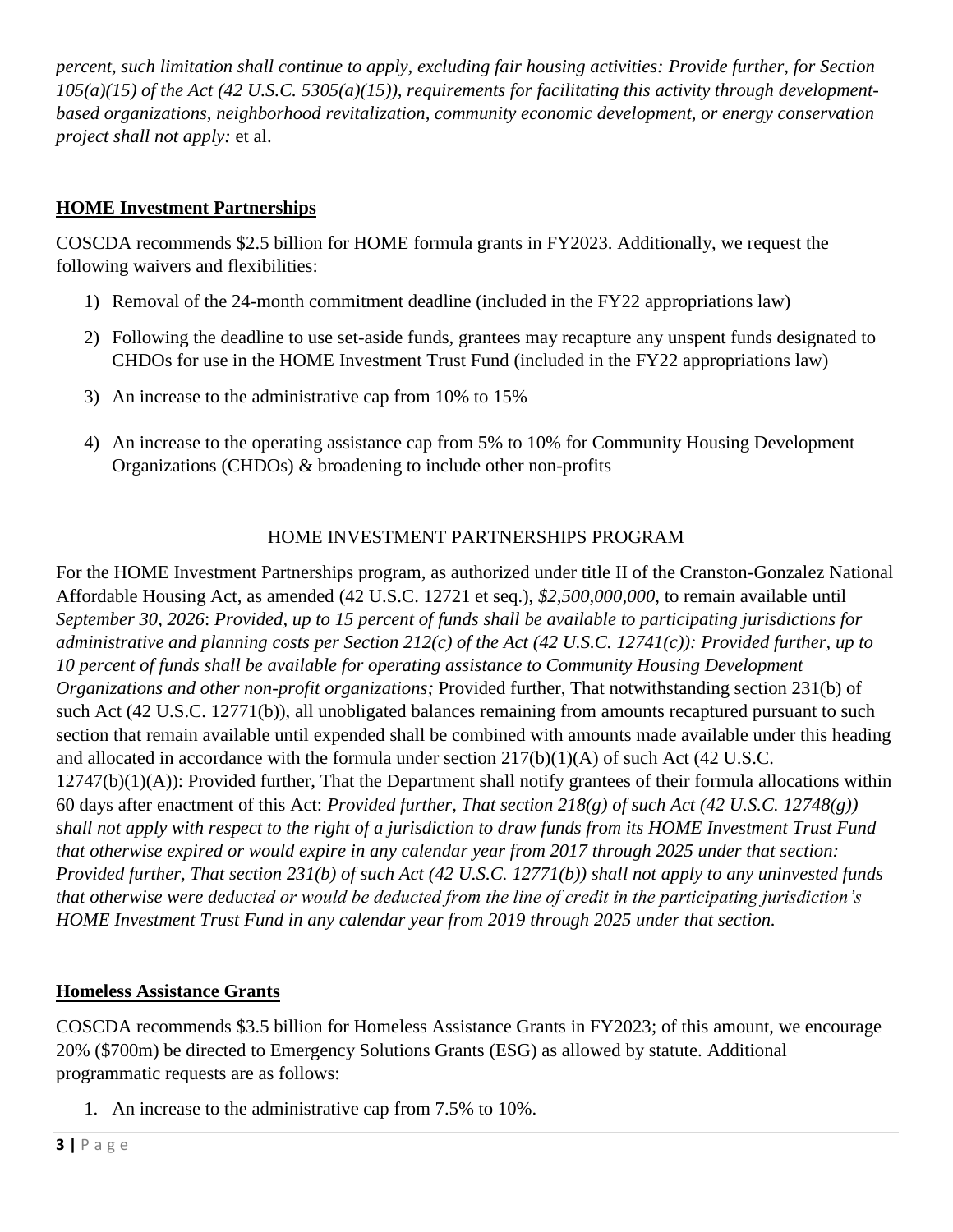2. Extending to HUD broad waiver authority to continue with flexibilities afforded to administrators since the pandemic-related emergency declaration.

## HOMELESS ASSISTANCE GRANTS

For assistance under title IV of the McKinney-Vento Homeless Assistance Act (42 U.S.C. 11360 et seq.), *\$3,500,000,000*, to remain available until *September 30, 2025*: Provided, That of the amounts made available under this heading—

(1) *\$700,000,000* shall be for the Emergency Solutions Grants program authorized under subtitle B of such title IV (42 U.S.C. 11371 et seq.): *Provided, a recipient may use up to 10 percent of funds under this subtitle for administrative purposes, and a recipient State shall share the amount available for administrative purposes pursuant to the preceding sentence with local governments funded by the State: Provided further, That in administering the amounts made available under this heading in this Act, the Secretary may waive, or specify alternative requirements for, any provision of any statute or regulation that the Secretary administers in connection with the obligation by the Secretary or the use by the recipient of these amounts (except for requirements related to fair housing, nondiscrimination, labor standards, and the environment), if the Secretary finds that good cause exists for the waiver or alternative requirement and such waiver or alternative requirement,* et al.

COSCDA also asks for consideration to the following items:

### **Disaster Recovery**

COSCDA is grateful to both House and Senate committees for their interest in recent years on enhancing outcomes with HUD's disaster recovery and mitigation programs.

Any additional efforts to improve CDBG-DR would be encouraged including coordinating with authorizing committees on program codification and related reforms.

#### **Technology improvements**

Additional resources are requested for HUD's information technology needs through the Integrated Disbursement and Information System (IDIS) and Disaster Recovery Grant Reporting (DRGR) system.

We urge dedicated resources to CPD's IT budget within the Development and Enhancement Fund to adequately update IDIS and DRGR.

#### **Regulatory assessment**

We request support from the committee to review current regulations involved in HUD programs related to labor and environmental standards; outcomes sought in this review include reducing time and resources dedicated to compliance. Grantees and additional stakeholders to HUD programs can be better supported through renewed approaches which promote more efficient processes.